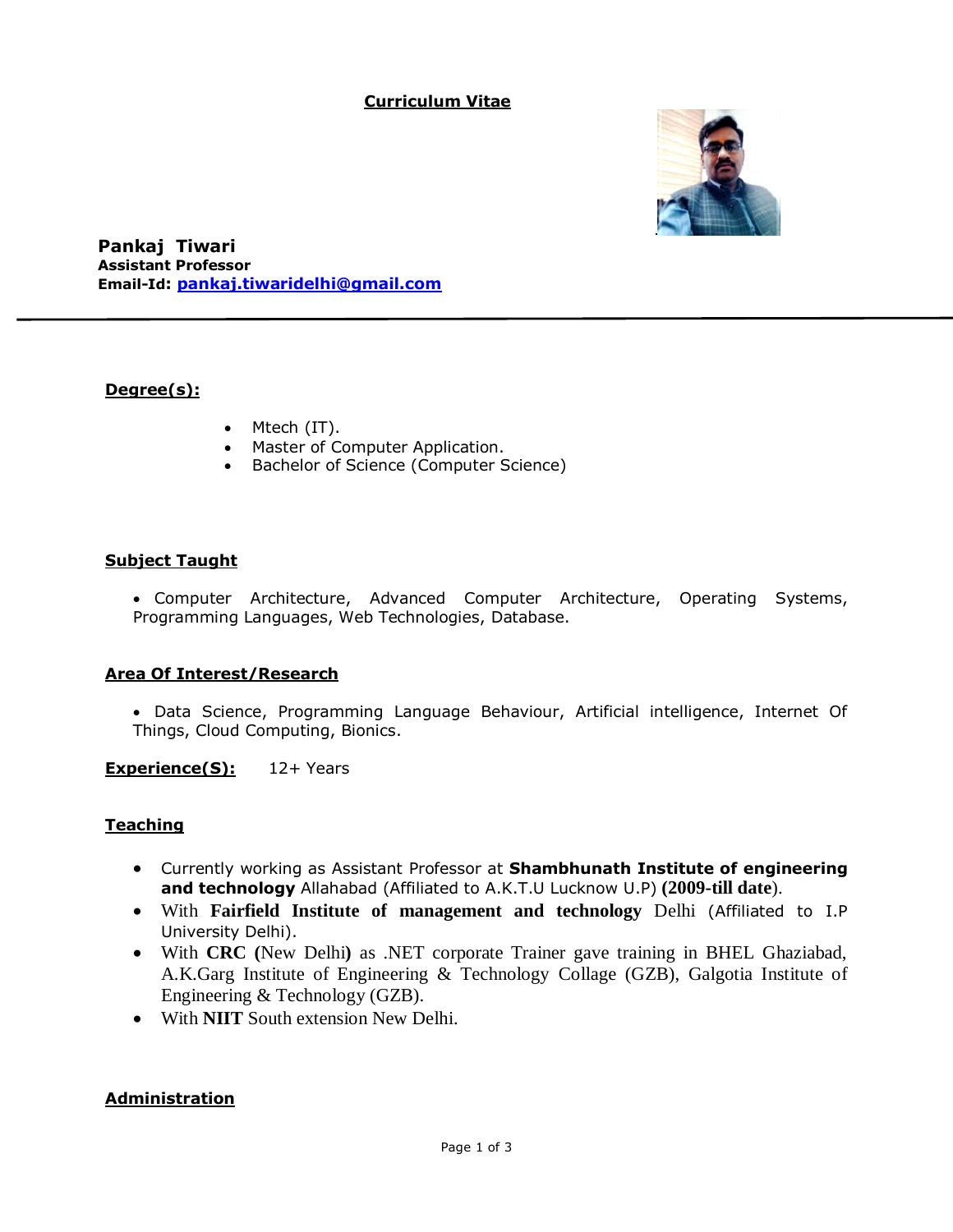- At present Member of Dean Academics at **SGI** Allahabad**.**
- At present Coordinator Entrepreneurship program (**E-cell**) at **SIET** Allahabad funded by DST.
- At present Media Coordinator at **SIET** Allahabad.
- Faculty Coordinator Spoken Tutorial Training Program IIT Mumbai.
- Previously Coordinator, Class, Exam cell, Training & Placement, Technical event at **SIET** Allahabad**.**
- Coordinator Technologies & Projects Presentation (Government) at **C1 India Pvt. Ltd** New Delhi**.**
- Business promotion & branding with **CRC** New Delhi.

## **Industry:**

As Software Engineer at **C1 India Pvt. Ltd. (SEI CMM Level 5) (2007-2009).**

# **Workshop(s) Seminar(s) & Certificate(s)**

- Certificate in **'Introduction to Data Science'** & '**Data Science Hands-On with Open Source Tools**' **Level-2** from **Cognitive Classes an IBM initiative** July**-**Aug 2018.
- Participated/Certificate in Five-Day AKTU sponsored & TEQIP-III supported FDP on '**VLSI for Signal Processing and Communication**' organized by Department of electronics & communication engineering, SIET Allahabad at SIET Allahabad 16-20 July 2018.
- Participated/Certificate in Eight-Day FDP on '**Universal Human Values and Professional Ethics**' organized by TEQIP-III and conducted by Value Education Cell, AKTU Lucknow at UCER Allahabad 25 June-02 July 2018.
- Participated/Certificate in One Week AKTU sponsored & TEQIP-III supported FDP on '**Data Mining**' organized by Department of Computer Science & engineering, SIET Allahabad 1-6 June 2018.
- Participated/Certificate in One week FDP on '**Research Methodology, Teaching Techniques & Current Technological Trends**' jointly organized by AKTU,CSI region-I,CSI Allahabad Chapter, Institute of Engineers(India) Allahabad at SIET Allahabad 5-10 June 2017.
- Participated/Certificate in Seminar '**National Seminar on Innovation in Digital Learning**' organized by CSI–SIET Student Chapter, CSI Allahabad at SIET Allahabad 11- 12 FEB 2017.
- Participated/Certificate in Five-Day Workshop in '**Faculty Development Program in Communication Skills**' jointly organized by SIET Allahabad & ISTE at Allahabad 16-20 Dec 2013.
- Participated/Certificate in Ten-Day FDP program '**Curriculum Enhancement, Awareness in Information security**' organized by Department of Computer Science & engineering MNNIT Allahabad 14-24 Dec 2009.